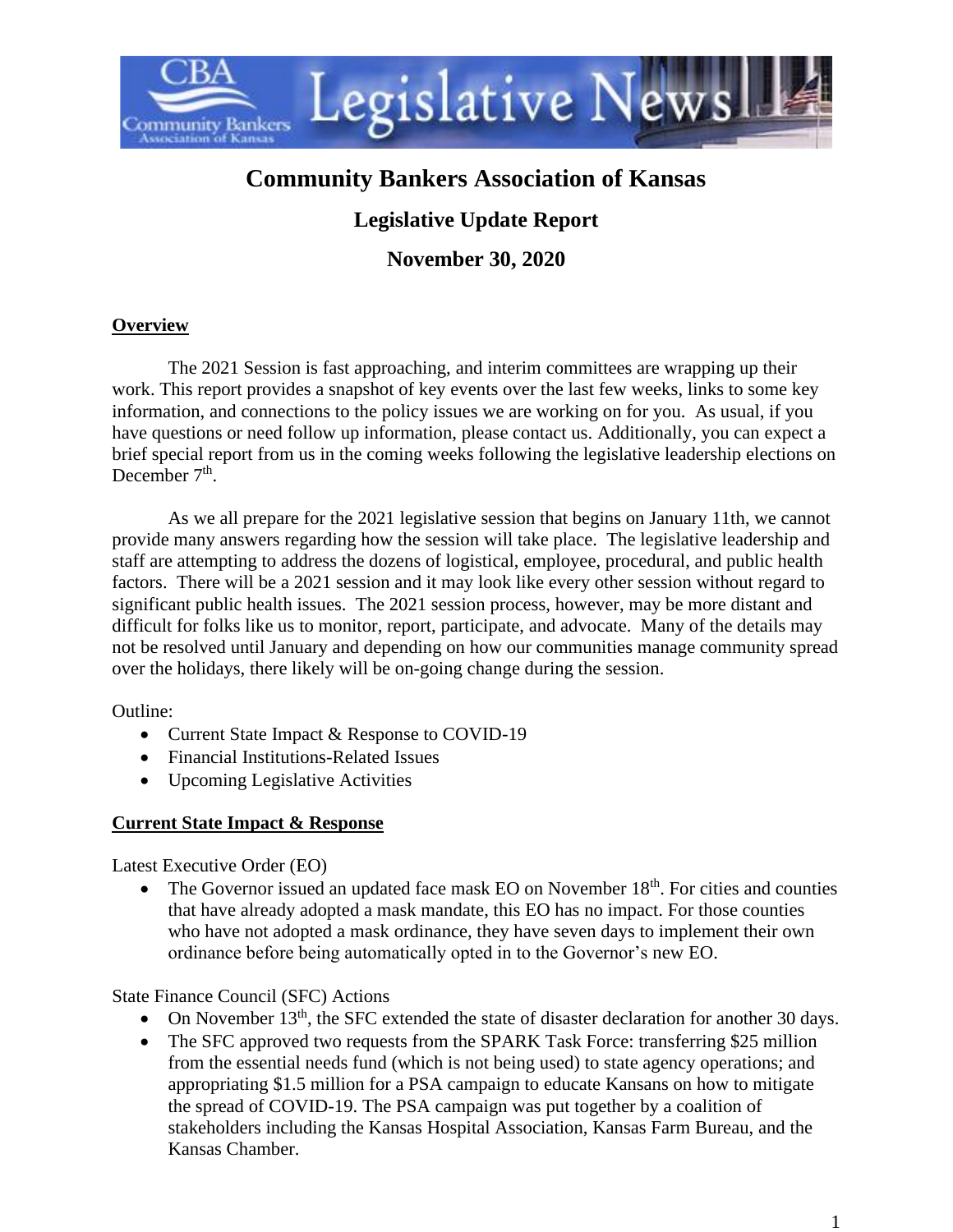- More on the PSA and the Kelly Administration's plan to combat COVID-19 here: [https://governor.kansas.gov/governor-laura-kelly-announces-new-steps-to-slow-the](https://governor.kansas.gov/governor-laura-kelly-announces-new-steps-to-slow-the-spread-of-covid-19/)[spread-of-covid-19/](https://governor.kansas.gov/governor-laura-kelly-announces-new-steps-to-slow-the-spread-of-covid-19/)
- On November  $20<sup>th</sup>$ , the SFC approved two additional proposals from the SPARK committee: \$18.5 million for public health and \$20 million for business resiliency. The public health funds include \$5 million for local health departments; \$4 million for safety net clinics for remote monitoring devices to enhance telehealth services; \$7.5 million for hospitals, and \$2 million for nursing home PPE. The business resiliency funds include relief to restaurants and bars, movie theaters, large venues, PPE manufacturers, and private colleges. Lastly, any unspent CARES Act funds will be transferred to the state's unemployment trust fund before the end of the year.

SPARK Task Force Activities

- The convening of the SPARK Task Force has largely concluded, as the majority of the funds have been allocated and as the December  $31<sup>st</sup>$  deadline for spending those funds quickly approaches.
- The SPARK Task Force created a comprehensive Investment Dashboard to show where and how these funds are being spent:<https://covid.ks.gov/covid-data/>

Unified Testing Strategy Update

- On October 29<sup>th</sup>, the SFC approved an additional \$45 million per the SPARK Task Force's request.
- On November  $12<sup>th</sup>$ , the Governor's office announced contracts to various labs to support increased testing for COVID-19. Contract awardees include: 4M, Clinical Reference Lab, Freestate Logistics, MAWD, Medevac, NicUSA, Quest, Sinochips, University of Kansas Health System, WellHealth, and Wichita State University.
- More information here: [https://governor.kansas.gov/governor-laura-kelly-announces](https://governor.kansas.gov/governor-laura-kelly-announces-contracts-to-support-covid-19-unified-testing-strategy/)[contracts-to-support-covid-19-unified-testing-strategy/](https://governor.kansas.gov/governor-laura-kelly-announces-contracts-to-support-covid-19-unified-testing-strategy/)

Latest State Revenue Outlook

- Following the trend of the last several months, October revenues far exceeded estimates, an encouraging sign for the state's recovery. October total tax receipts exceeded estimates by \$62.6 million and last October's receipts by \$43.6 million. Retail sales continue to perform strong and exceed estimates, with October sales tax receipts totaling \$211 million, which is \$10.2 million more than last October.
- Even more illuminating was the state's latest Consensus Revenue Estimate released on November  $6<sup>th</sup>$ , which makes several things clear: First, the estimates show a much smaller deficit than was project back in April, down from an estimated \$1.4 billion deficit for next year to a \$152 million shortfall. The current fiscal year ending balance is now estimated at a \$363 million surplus, up from a previously estimated \$700 million deficit.
- These developments suggest budget reductions and shortfalls are less likely.
- Link to the CRE short memo here: [https://sunflowerstatejournal.com/wp](https://sunflowerstatejournal.com/wp-content/uploads/2020/11/cre.pdf)[content/uploads/2020/11/cre.pdf](https://sunflowerstatejournal.com/wp-content/uploads/2020/11/cre.pdf)

Virtual Statehouse Project

• The Legislature appropriated roughly \$3 million for technology upgrades in order to outfit all committee rooms and both chambers with videoconferencing capabilities, in addition to the current audio-only capabilities that most committee rooms have. By the beginning of Session, January  $11<sup>th</sup>$ , all committee rooms will have these capabilities so that conferees can testify remotely.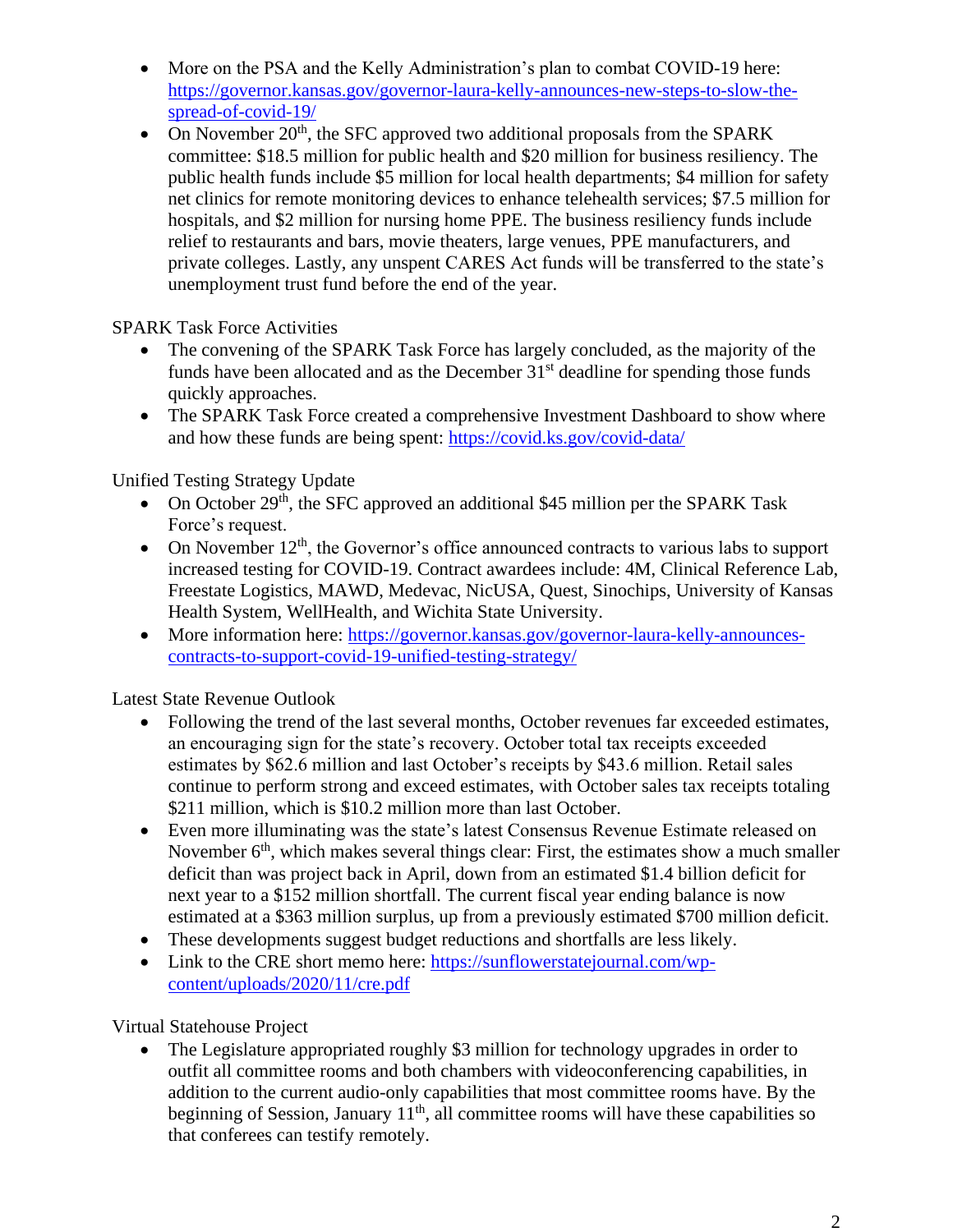• Additionally, the Legislative Coordinating Council (LCC), made up of legislative leadership, is in the process of considering several proposals for the 2021 Session to keep legislators, lobbyists, and the public safe. It is expected the group will consider proposals that deal with mask-wearing, social distancing (i.e. closing the galleries in both chambers), a mobile unit to provide COVID-19 testing for lawmakers and potentially for lobbyists, and who will have access to the Statehouse, among others. The LCC will meet again in early December to consider formal proposals.

## **Financial Institutions Issues**

Special Committee on Economic Recovery

- The Committee convened on November  $16<sup>th</sup>$  and  $17<sup>th</sup>$  to hear from more stakeholders across various sectors from aviation to banking. The Kansas Department of Labor also provided updates on the state's unemployment and unemployment insurance situation. A major concern currently is the high volume of fraudulent unemployment claims KDOL is receiving.
- A number of stakeholders offered the committee their recommendations for recovery, including recommending the following:
	- o Foster public and private partnerships to help the business community.
	- o Recognized the need for HB 2619 the Governor vetoed, (the financial institutions privilege tax bill and the Linked Deposit Program).
	- o Make PPP loans exempt.
	- o Unemployment Insurance Reform.
- The Kansas Chamber also shared policy recommendations with the committee, including several items related to decoupling from the federal tax code and issues related to the 2017 federal tax code changes:
	- o Decouple from GILTI.
	- o Decouple from FDIC Premiums.
	- o Decouple from Corporate Tax Considerations.
	- o Individual Income Tax Itemization.
- The committee will hold a final set of meetings on December  $7<sup>th</sup>$ ,  $8<sup>th</sup>$ , and  $9<sup>th</sup>$  to continue to hear from stakeholders and finalize recommendations to the 2021 Legislature. The committee will make recommendations in the following categories: taxes; unemployment/unemployment insurance; administrative regulations; and economic development. The committee expressed interest in hearing from the following stakeholders at their final meetings: KDOL; Office of Recovery; and the Department of Commerce to get an update on broadband expansion and the state's economic development outlook.

Kansas Department of Commerce Initiatives

- The Department announced the Small Business Working Capital (SBWC) Grant awardees on November  $16<sup>th</sup>$ . You can find SBWC grantees in your community on this spreadsheet: [https://governor.kansas.gov/wp-content/uploads/2020/11/SBWC-Grant-](https://governor.kansas.gov/wp-content/uploads/2020/11/SBWC-Grant-Awardees.pdf)[Awardees.pdf](https://governor.kansas.gov/wp-content/uploads/2020/11/SBWC-Grant-Awardees.pdf)
- The Department awarded 1,982 SBWC grants. (A total of 5,696 businesses had applied).
- The average SBWC award was \$18,954 with the most frequent grant amount being \$20,000.